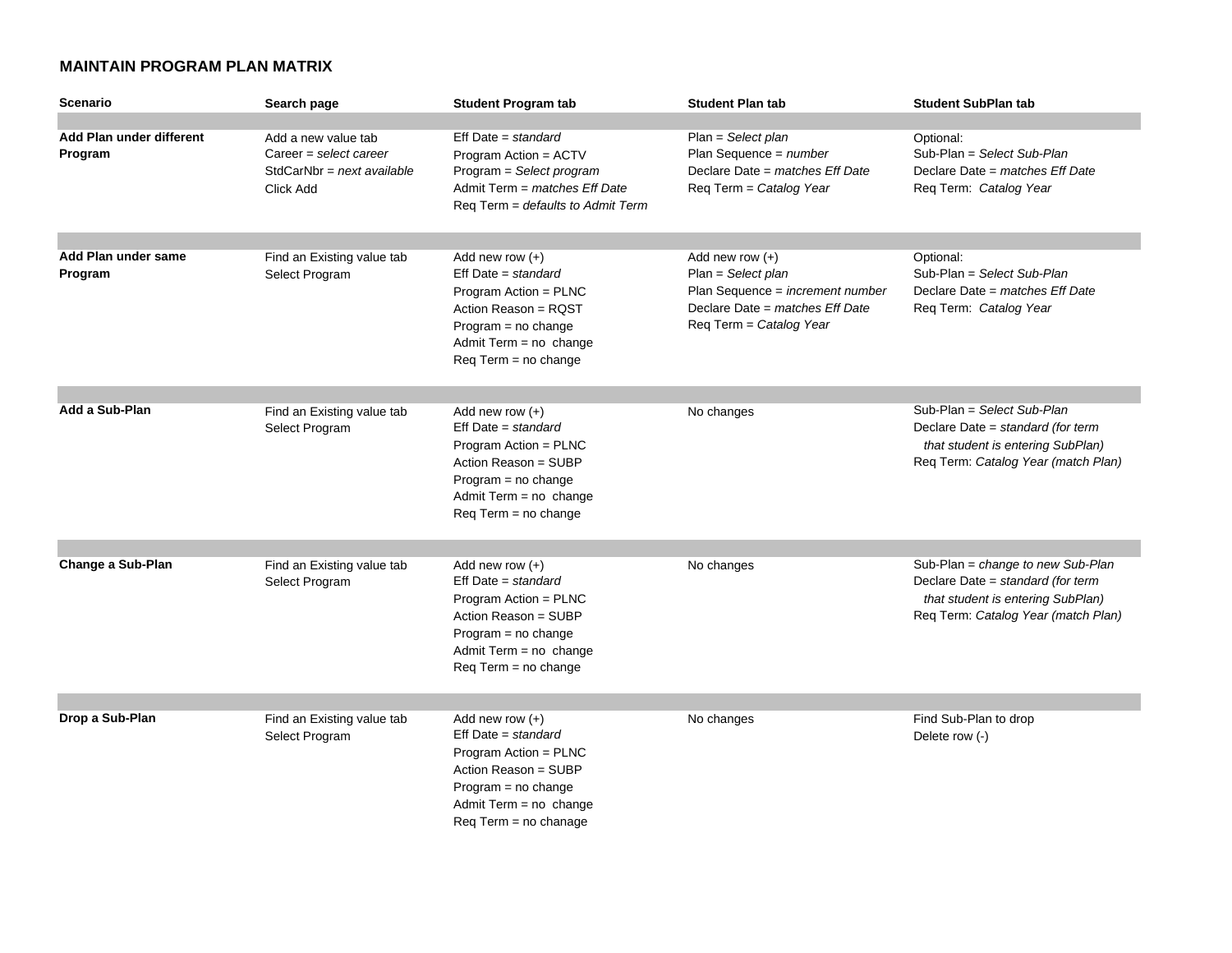| <b>Scenario</b>                                              | Search page                                                                                | <b>Student Program tab</b>                                                                                                                                                                                                                   | <b>Student Plan tab</b>                                                                                                                                               | <b>Student SubPlan tab</b>                                                                           |
|--------------------------------------------------------------|--------------------------------------------------------------------------------------------|----------------------------------------------------------------------------------------------------------------------------------------------------------------------------------------------------------------------------------------------|-----------------------------------------------------------------------------------------------------------------------------------------------------------------------|------------------------------------------------------------------------------------------------------|
|                                                              |                                                                                            |                                                                                                                                                                                                                                              |                                                                                                                                                                       |                                                                                                      |
| <b>Replace Plan with new Plan</b><br>under different Program | Find an Existing value tab<br>Select Program to be replaced                                | Add new row $(+)$<br>$Eff$ Date = standard<br>Program Action = PRGC<br>Action Reason = RQST<br>Program = change to new program<br>Admit Term = matches Eff Date<br>Req Term = defaults to Admit Term                                         | Plan = Select new plan<br>Plan Sequence = $number$<br>Declare Date = matches Eff Date<br>Reg Term = Catalog Year                                                      | Optional:<br>Sub-Plan = Select Sub-Plan<br>Declare Date = matches Eff Date<br>Reg Term: Catalog Year |
|                                                              |                                                                                            |                                                                                                                                                                                                                                              |                                                                                                                                                                       |                                                                                                      |
| <b>Replace Plan with new Plan</b><br>under same Program      | Find an Existing value tab<br>Select Program                                               | Add new row $(+)$<br>$Eff Date = standard$<br>Program Action = PLNC<br>Action Reason = RQST<br>Program = no change<br>Admit Term $=$ no change<br>Reg Term = no change                                                                       | Plan = $change$ to new plan<br>Plan Sequence = $number$<br>Declare Date = matches Eff Date<br>Req Term = Catalog Year                                                 | Optional:<br>Sub-Plan = Select Sub-Plan<br>Declare Date = matches Eff Date<br>Req Term: Catalog Year |
|                                                              |                                                                                            |                                                                                                                                                                                                                                              |                                                                                                                                                                       |                                                                                                      |
| Drop a Plan when others<br>remain under Program              | Find an Existing value tab<br>Select Program                                               | Add new row $(+)$<br>$Eff Date = standard$<br>Program Action = PLNC<br>Action Reason = RQST<br>$Program = no change$<br>Admit Term = no change<br>$\text{Req Term} = \text{no change}$                                                       | Find Plan to drop<br>Delete row (-)                                                                                                                                   |                                                                                                      |
|                                                              |                                                                                            |                                                                                                                                                                                                                                              |                                                                                                                                                                       |                                                                                                      |
| Discontinue Program when<br>others exist                     | Find an Existing value tab<br>Select Program to be dropped                                 | Add new row $(+)$<br>Eff Date = standard***<br>Program Action = DISC<br>Note: ignore warning regarding student enrollment<br>Action Reason = RQST<br>$Program = no change$<br>Admit Term = no change<br>$\text{Req Term} = \text{no change}$ | No changes<br>No changes<br>*** if discontinue DURING a term: use standard date for CURRENT term<br>*** if discontinue BETWEEN terms; use standard date for NEXT term |                                                                                                      |
|                                                              |                                                                                            |                                                                                                                                                                                                                                              |                                                                                                                                                                       |                                                                                                      |
| Add Plan in Same Program<br>after Degree Completion          | Add a new value tab<br>Career = select career<br>$StdCarNbr = next available$<br>Click Add | $Eff Date = standard$<br>Program Action = ACTV<br>Program = Select program<br>Admit Term = matches Eff Date<br>Reg Term = <i>defaults to Admit Term</i>                                                                                      | Plan = Select plan<br>Plan Sequence = $number$<br>Declare Date = matches Eff Date<br>Req Term = Catalog Year                                                          | Optional:<br>Sub-Plan = Select Sub-Plan<br>Declare Date = matches Eff Date<br>Req Term: Catalog Year |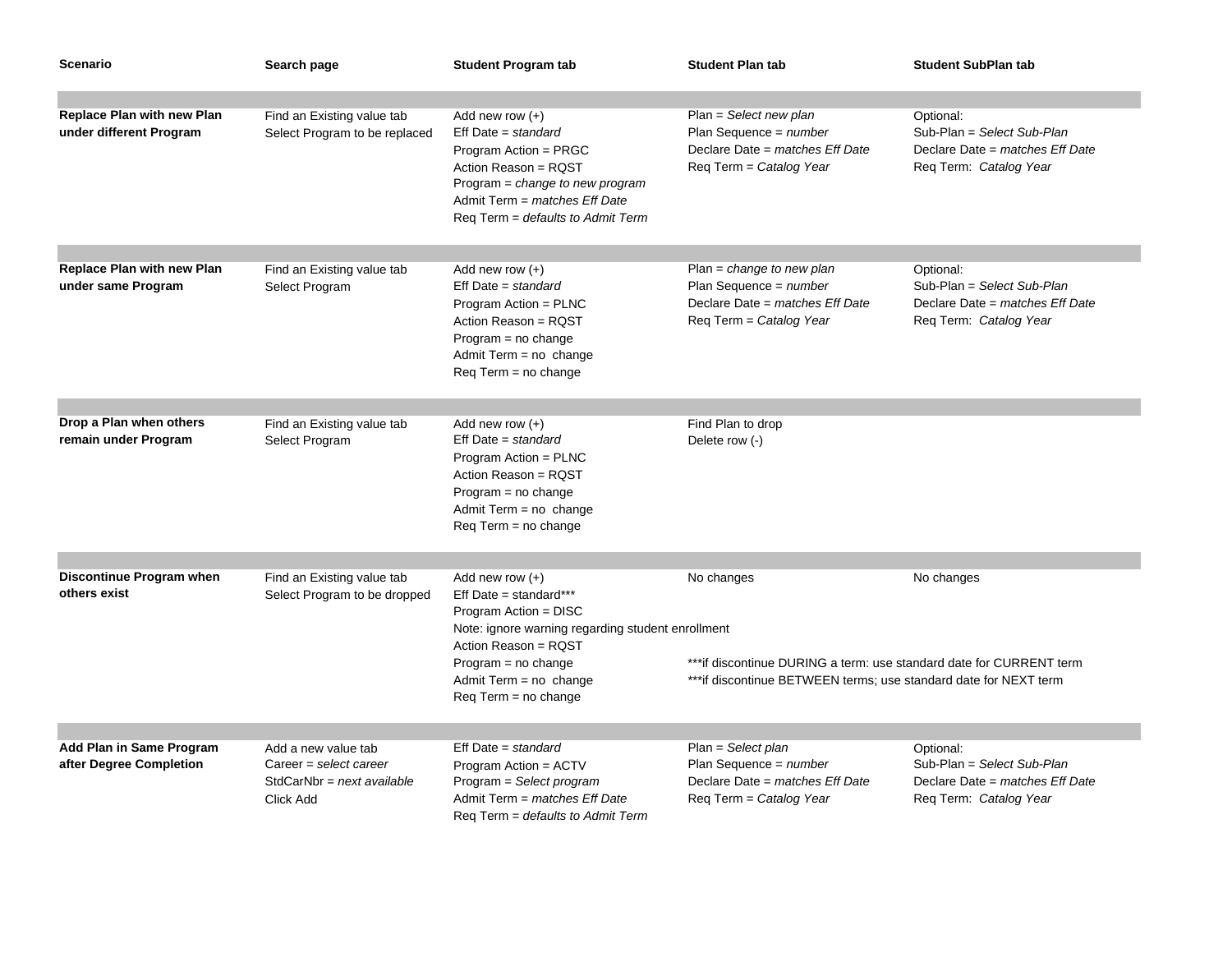| Scenario                                      | Search page                                                                                                | <b>Student Program tab</b>                                                                                                                                                                                                                                                                                                        | <b>Student Plan tab</b>                                                                                                                       | <b>Student SubPlan tab</b>                                                                                 |  |
|-----------------------------------------------|------------------------------------------------------------------------------------------------------------|-----------------------------------------------------------------------------------------------------------------------------------------------------------------------------------------------------------------------------------------------------------------------------------------------------------------------------------|-----------------------------------------------------------------------------------------------------------------------------------------------|------------------------------------------------------------------------------------------------------------|--|
| Change data about existing<br>Program or Plan | Find an Existing value tab<br>Select Program                                                               | Add new row $(+)$<br>Eff Date = standard<br>Program Action = DATA<br>Action Reason = select reason<br>Program = no change<br>Admit Term = no change<br>Req Term = no change                                                                                                                                                       | Change Plan Sequence, if needed<br>Change Declare Date, if needed<br>Change Req Term, if needed                                               | Change Declare Date, if needed<br>Change Req Term, if needed                                               |  |
| <b>Add a Career</b>                           | Add a new value tab<br>Career = $new \, career$<br>StdCarNbr = $0$<br>Click Add                            | $Eff$ Date = standard<br>Program Action = ACTV<br>Program = Select program<br>Admit Term = matches Eff Date<br>Req Term = defaults to Admit Term                                                                                                                                                                                  | $Plan = Select plan$<br>Plan Sequence = $number$<br>Declare Date = matches Eff Date<br>Req Term = Catalog Year                                | Optional:<br>Sub-Plan = Select Sub-Plan<br>Declare Date = matches Eff Date<br>Req Term: Catalog Year       |  |
|                                               |                                                                                                            |                                                                                                                                                                                                                                                                                                                                   |                                                                                                                                               |                                                                                                            |  |
| <b>Change Degree</b>                          | Find an Existing value tab<br>Select Program                                                               | Add new row $(+)$<br>Eff Date = standard<br>Program Action = PLNC<br>Action Reason = RQST<br>$Program = no change$<br>Admit Term = no change<br>$\text{Req Term} = \text{no change}$                                                                                                                                              | Plan = change to new plan $w$ degree<br>Plan Sequence = $number$<br>Declare Date = matches Eff Date<br>Req Term = Catalog Year                | Optional:<br>Sub-Plan = Select Sub-Plan<br>Declare Date = matches Eff Date<br>Req Term: Catalog Year       |  |
|                                               |                                                                                                            |                                                                                                                                                                                                                                                                                                                                   |                                                                                                                                               |                                                                                                            |  |
| <b>Change PRIMARY program</b>                 | Find an Existing value tab<br>Select ACTIVE program with<br>LOWEST StdCareerNbr<br>Note details of OLD row | Add new row $(+)$<br>$Eff Date = standard$<br>Program Action = PRGC<br>Action Reason = RQST<br>Program = change to primary program<br>Admit Term = matches Eff date<br>Req Term = defaults to Admit Term                                                                                                                          | Plan = Select primary plan<br>Plan Sequence = $10$<br>Declare Date = matches Eff Date<br>Req Term = Catalog Year                              | Optional:<br>Sub-Plan = Select Sub-Plan<br>Declare Date = matches Eff Date<br>Req Term: Catalog Year       |  |
|                                               | Step 2: Choose one of the following                                                                        |                                                                                                                                                                                                                                                                                                                                   |                                                                                                                                               |                                                                                                            |  |
|                                               | Add a new value<br>Career = select career<br>$StdCarNbr = next available$<br>Click Add                     | a) If end result is MORE programs: then re-add OLD primary if student remains in program<br>$Eff$ Date = standard<br>Program Action = ACTV<br>Program = Select OLD program<br>Admit Term = term of OLD row<br>Reg Term = defaults to Admit Term                                                                                   | Plan = Select OLD plan<br>Plan Sequence = number (20, 30 etc)<br>Declare Date = that of OLD row<br>$\text{Req Term} = \text{that of OLD row}$ | Optional:<br>Sub-Plan = that of OLD row<br>Declare Date = that of OLD row<br>Req Term: that of OLD row     |  |
|                                               | Select next StdCareerNbr                                                                                   | b) If end result is EQUAL number of programs: then PRGC next Std Career Nbr to OLD primary if student remains in that program<br>Add new row $(+)$<br>$Eff Date = standard$<br>Program Action = PRGC<br>Action Reason = RQST<br>Program = select OLD program<br>Admit Term = term of OLD row<br>Req Term = defaults to Admit Term | Plan = Select OLD plan<br>Plan Sequence = $20, 30$ , etc<br>Declare Date = that of OLD row<br>$\text{Req Term} = \text{that of OLD row}$      | Optional:<br>Sub-Plan = Select OLD Sub-Plan<br>Declare Date = that of OLD row<br>Reg Term: that of OLD row |  |